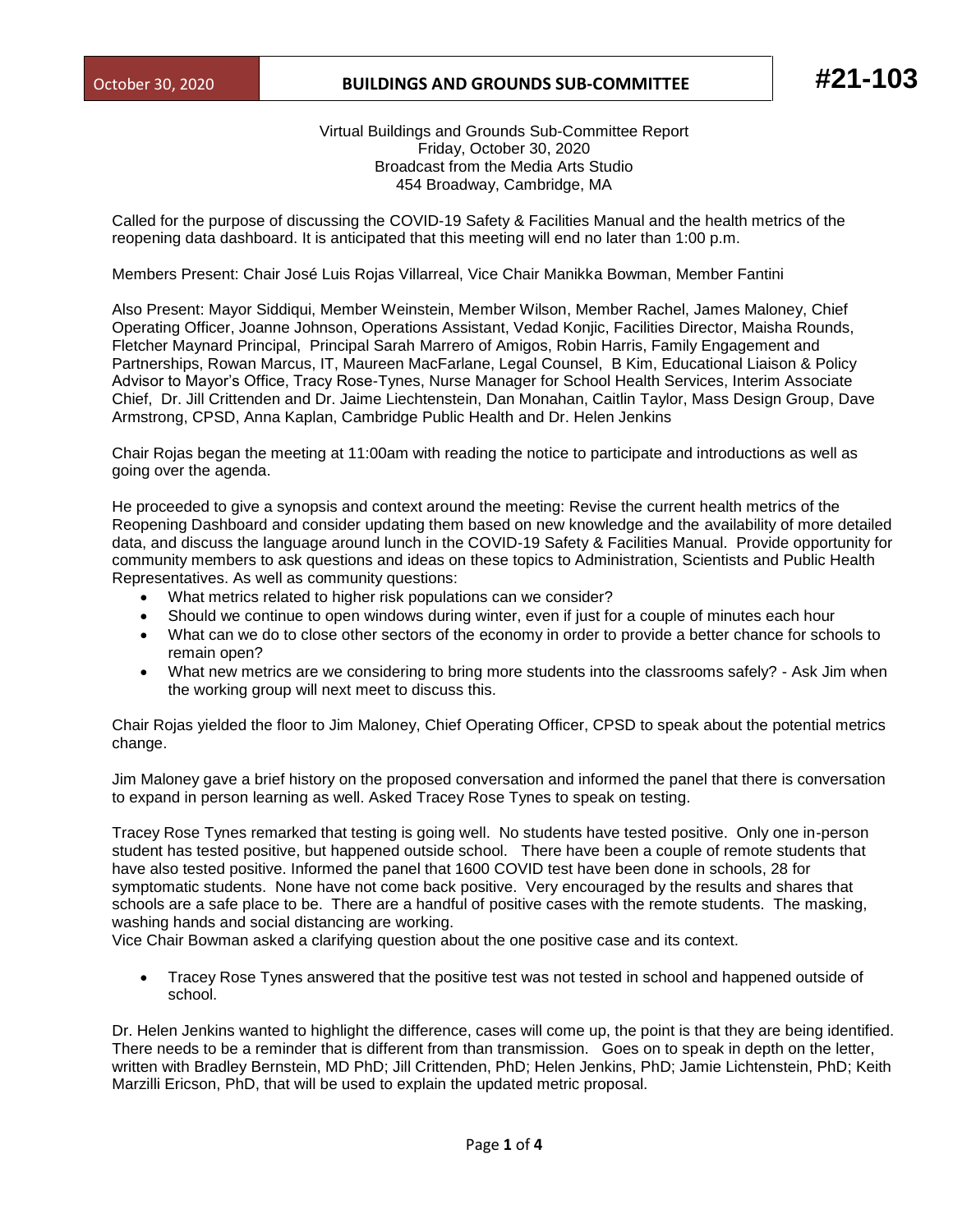Dr. Jaime Lichtenstein echoed what Dr. Jenkins explained to the group and praised her summary. Encouraged staff to take advantage of surveillance testing. Over all it seems that this program is successful. Complements the Public Health Department for their diligence and hard work.

Dr. Jill Crittenden agreed with what her colleagues have said and reminded that safety measures are in place in the schools.

Catherine Reilly, a parent, commented that schools are not spreading COVID 19, wanted to know how the in person learning will be expanded.

Member Fantini spoke on the timeliness on the metric change. He proceeded to ask about wastewater testing and when is the timeframe? Followed up with greater testing of older students? There needs to be discussions of a return to school plan. Was curious that some schools have a fourth metric would Cambridge consider that?

• Jim Maloney broke down the metrics of Cambridge and surrounding communities. The has been the beginning process of getting the working group together to start speaking about the expansion of in person learning.

Tracey Rose Tynes, introduced Anna Kaplan to speak on the metrics

- Anna Kaplan answered and reminded the panel of the oscillating between the categories of cases. We need to look at who is getting testing and that included the college students and there are some nuances to these numbers.
- Mayor Siddiqui answered that the City is very close to the project being off the ground, working with MWRA to have this happen. The analysis will be happening hopefully early next week.
- Dr. Lichtenstein answered that the High School students should be the population. It should be a target based on the metrics of the day and could implement self-swab testing. A deeper conversation on what is the perfect age cutoff? That possibility pf a fourth metric should be a community based discussion.

Dr. Jill Crittenden wanted to add to the conversation one of the additional metrics that we have is surveillance testing and is a crucial metric.

Vice Chair Bowman wanted a clarity on the following does it make sense to have Cambridge Based Metrics as opposed to a regional based system? Aligning resources and have a better picture of risk from the other communities represented by staff? Wanted to clarity on a metric of focusing on the children of BIPOC and making determination of when schools are safe, is concerned for internal bias.

- Dr. Lichtenstein answered that the ideal way if we were thinking of weighing the proposal to list the testing of the scholars and compare to the surrounding cities and town and compare. There is consideration that should be incorporated and that overall numbers are broken down by count way. Not driven by Boston. A super spreader even in another town could impact the numbers. Reminds the average person may not infect people, a super spreader could affect multiples and that would drive transmission. As for the concern for BIPOC potential metric it's possible that communities that may feel disenfranchised. Would always like to see more testing in impacted communities. Thinks about the degrees of the metrics and the publicizing of them
- Dr. Helen Jenkins commented on that Cambridge's data is such good quality data, as well as the resources provided by the City, that we can keep up with our information.
- Dr. Crittenden reminded that wastewater testing is not looking at the bias and testing 95% of the Cambridge population that live and work. By having Cambridge based metrics we can evaluate the danger of the work place for the teacher.
- Anna Kaplan remarked that it is a challenge for creating and observing data and definitely worth a conversation to expand on this topic.

Chair Rojas clarified that people that are of higher risk be tested.

Vice Chair Bowman wanted a recommendation to the School Committee to separate out the conversation about broader metrics related to COVID 19 speak of community centric metrics that larger metrics do not stigmatize cohorts of individuals.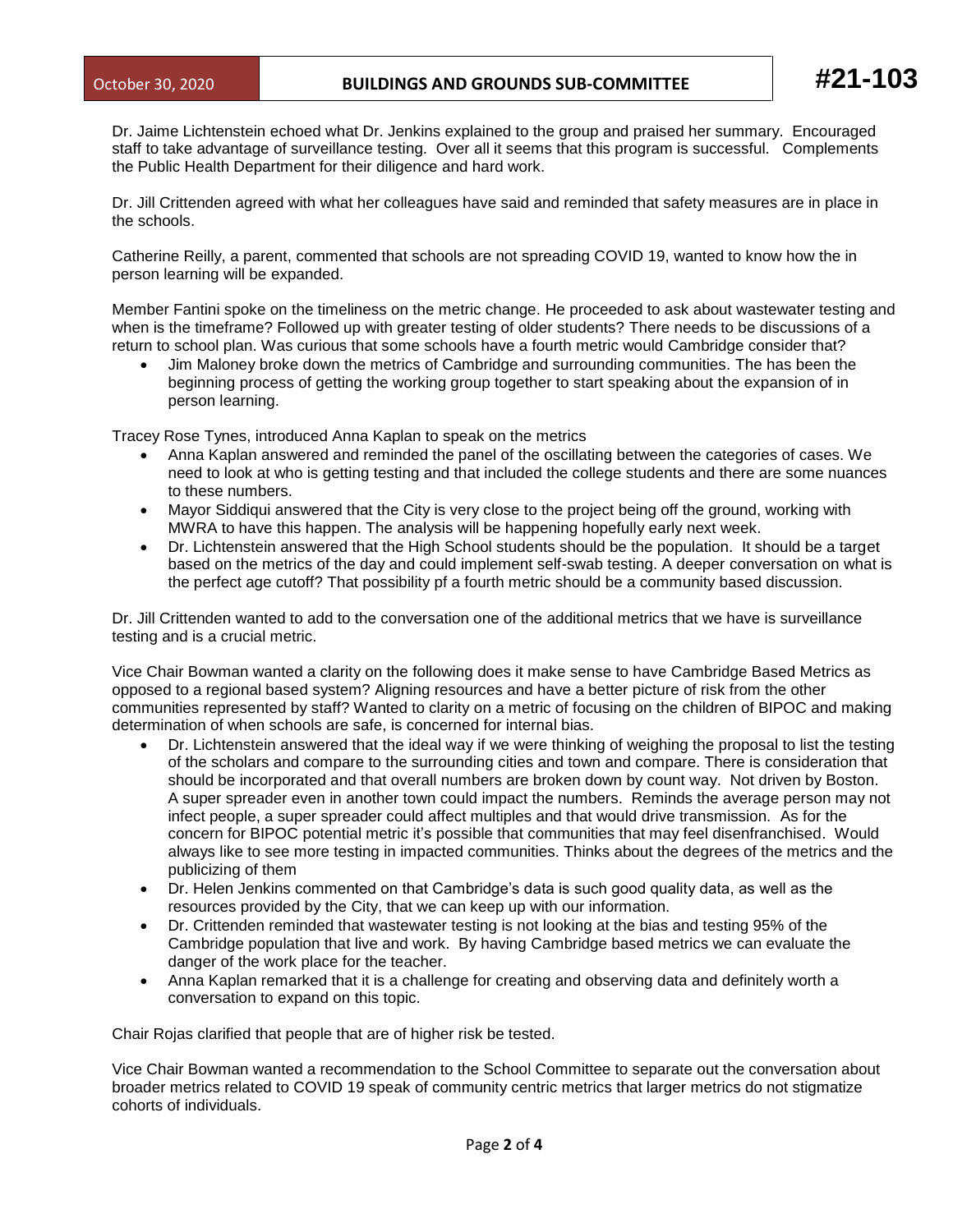Jim Maloney remarked on the over 1200 employees trying to tie in where employees reside. There needs to a conversation before we consider weighing other communities.

- Chair Rojas wanted to speak about the potential language revision about encouraging people to eat outside.
	- Dr. Lichtenstein stated lunch outdoors unless it is not safe to do so would be her proviso.

Member Weinstein advocated for more outdoor activity and reminding of it benefits.

Vice Chair Bowman wanted discretion when speaking about the lunch and outdoors. It should be the determined by the Principals.

- Principal Rounds agreed that there should be flexibility in taking into consideration what the weather conditions are.
- Tracey Rose Tynes suggested the same protocol that is in place for recess?
- Jim Maloney questioned the weather and the differences between 30/40 degree and eating.
- Dr. Crittenden there needs to be a balance and always proper ventilation. Reminded that the teachers breakroom is a concern for her.

Member Wilson asked about the 1600 tested and are they repeating testing or are they are being tested just once?

- Tracey Rose Tynes does not have that information but observed that more pare getting twice weekly.
- Anna Kaplan answered that people on an average are getting tested twice a week. Accessing results are much easier once registered.
- Jim Maloney anecdotally commented on the ease and the noninvasive process of testing.

Abigail Klima, parent, wanted clarity on the process and timeline to changes to the metrics for the City.

• Chair Rojas explained that the recommendation would come from the committee and would have a follow up meeting Mayor Siddiqui and then it would be brought to the School Committee.

Dan Monahan expressed thanks to the committee members and commented that the timing of the meeting is problematic for teachers. Asked about the proposals, could they be public, is the only change to use Cambridge only data? There needs to a very clear rationale for the reasoning for the proposal of the metrics change. Would like better data on what percentages of teachers are being tested.

• Dr. Lichtenstein answered that change is to the first two metrics, the third (wastewater) metric would be based on seven day averages.

Sarah Rosenberg, CEA Health Safety Committee, asked could the number of cases be put on our dashboard, better the transparency and who is reporting the numbers? Remarked about the timing of the meeting and the inconvenience to their schedules.

Vice Chair Bowman acknowledged the timing is not advantageous and agreed.

- Jim Maloney explained that the number comes from the Superintendent's Office which comes from the MWRA and the Cambridge Department of Public Health. Reminded the panel the balance of privacy and notification.
- Dr. Lichtenstein strongly suggested that CPSD add the cases to the dashboard, DPH could potentially add to the dashboard.
- Tracey Rose Tynes agreed to adding the information to the dashboard for clarity and the positive outlook for the community. Acknowledged the privacy issue.

Member Weinstein wanted clarity for the proposed revision, we know it is based on surveillance testing is there a threshold for that?

- Dr. Jenkins answered she does not have that information.
- Dr. Crittenden expressed the importance of the teacher testing.
- Dan Monahan and Sarah Rosenberg agreed and expressed an interest to push the teacher testing.